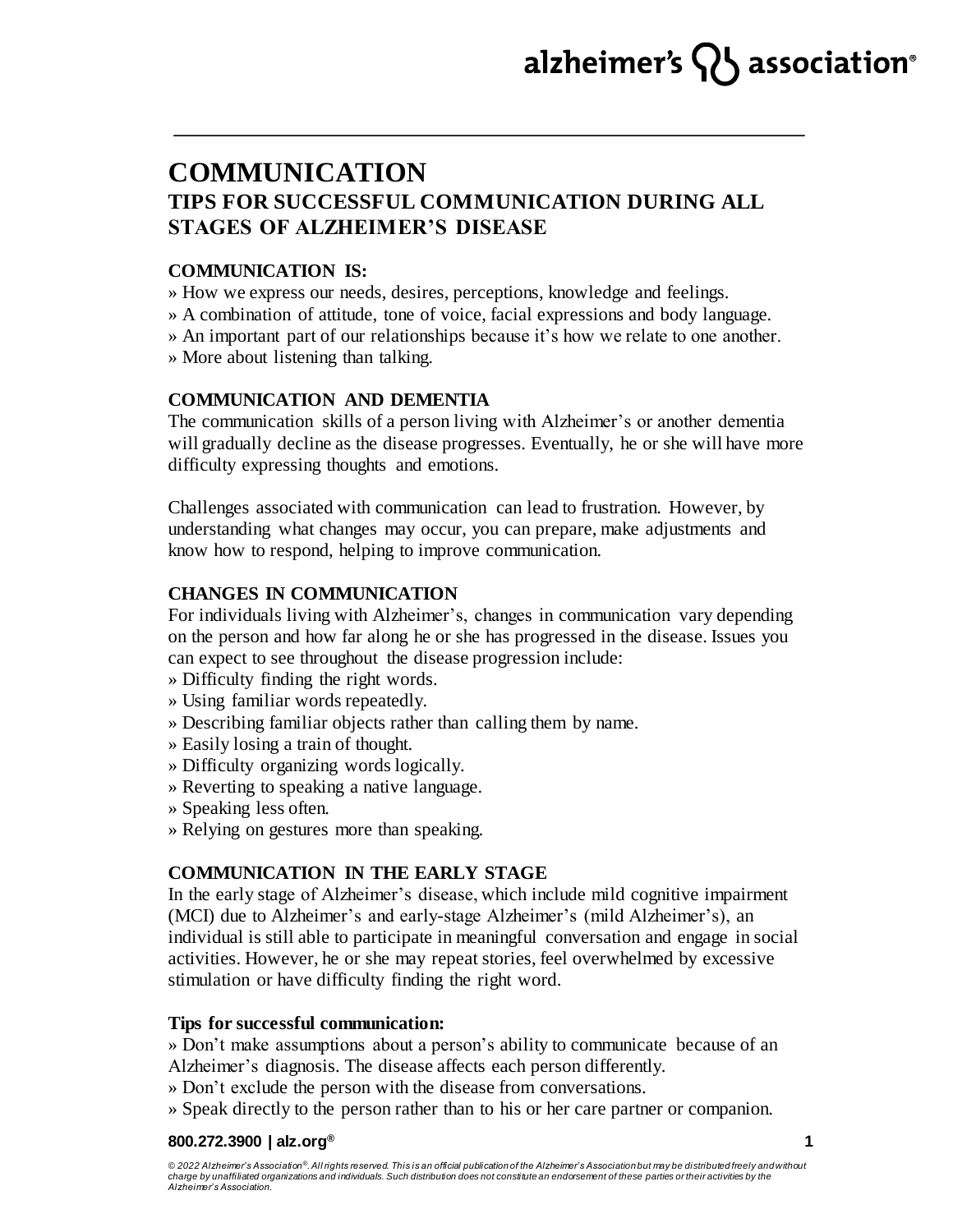# alzheimer's  $\{ \}$  association<sup>®</sup>

» Take time to listen to the person express his or her thoughts, feelings and needs.

» Give the person time to respond. Don't interrupt unless help is requested.

» Ask what the person is still comfortable doing and what he or she may need help with.

» Discuss which method of communication is most comfortable. This could include face-to-face conversation, email or phone calls.

» It's OK to laugh. Sometimes humor lightens the mood and makes communication easier.

» Don't pull away; your honesty, friendship and support are important to the person.

### **COMMUNICATION IN THE MIDDLE STAGE**

The middle stage of Alzheimer's, sometimes referred to as moderate Alzheimer's, is typically the longest and can last for many years. As the disease progresses, the person will have greater difficulty communicating and require more direct care.

### **Tips for successful communication:**

» Engage the person in one-on-one conversation in a quiet space with minimal distractions.

» Speak slowly and clearly.

» Maintain eye contact. It shows you care about what he or she is saying.

» Give the person plenty of time to respond so he or she can think about what to say.

» Be patient and offer reassurance. It may encourage the person to explain his or her thoughts.

» Ask one question at a time.

» Ask yes or no questions. For example, "Would you like some coffee?" rather than "What would you like to drink?"

» Avoid criticizing or correcting. Instead, listen and try to find the meaning in what the person says. Repeat what was said to clarify.

» Avoid arguing. If the person says something you don't agree with, let it be.

» Offer clear, step-by-step instructions for tasks. Lengthy requests may be overwhelming.

» Give visual cues. Demonstrate a task to encourage participation.

» Written notes can be helpful when spoken words seem confusing.

# **COMMUNICATION IN THE LATE STAGE**

The late stage of Alzheimer's disease, sometimes referred to as severe Alzheimer's, may last from several weeks to several years. As the disease advances, the person in the late stage may rely on nonverbal communication, such as facial expressions or vocal sounds. Around-the-clock care is usually required in this stage.

### **Tips for successful communication:**

» Approach the person face to face and identify yourself.

» Encourage nonverbal communication. If you don't understand what the person is trying to say, ask him or her to point or gesture.

#### **800.272.3900 | alz.org®**